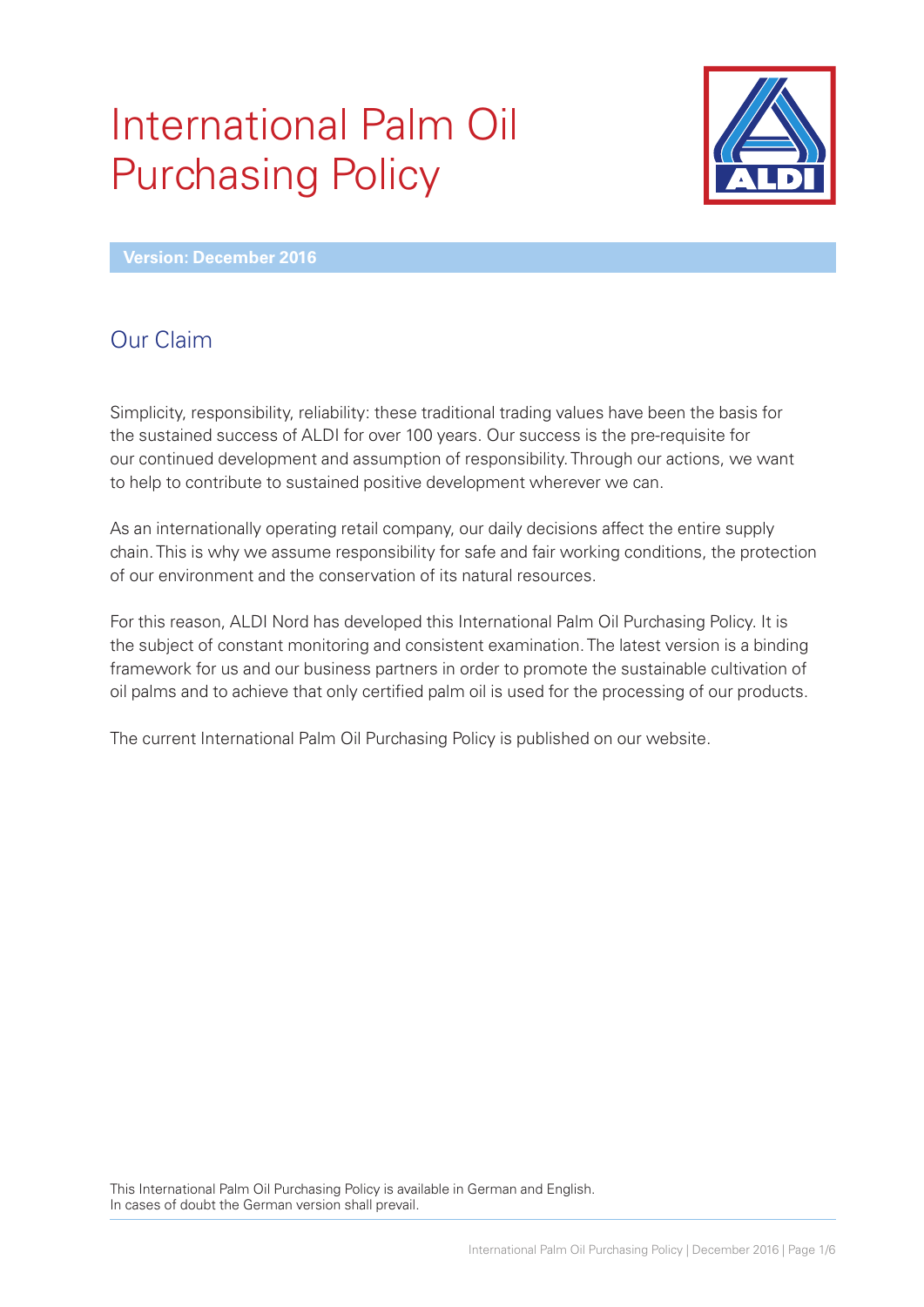## 1. Background/Problem

Palm oil and palm kernel oil are one of the most frequently used vegetable oils worldwide, with a share of one-third of total consumption.<sup>1</sup>

Palm oil and palm kernel oil are obtained from the pulp or from the kernel of the palm oil fruit, which is cultivated in large parts of Asia and increasingly also in Africa and Latin America. Palm oil has many positive qualities, which other vegetable fats do not possess: a firm consistency, a neutral taste, a relatively high heat stability; it also has a long shelf-life and is easy to spread. As a result of these qualities, palm oil and palm kernel oil are not only frequently used in foods, but also in cosmetics and cleaning products. This versatility has contributed to the strong global demand for palm oil and palm kernel oil.

Due to the high efficiency per hectare of the palm oil fruit, a large part of the global demand for vegetable oils can be satisfied. With a yield of over three tonnes per hectare, oil palm is extremely high-yield and delivers almost three times as much oil per hectare as rapeseed and approximately four times as much as the sunflower.<sup>2</sup> For this reason, the cultivation of oil palms clearly makes more economical use of land than other vegetable oils.

With the present Palm Oil Purchasing Policy, we are addressing the critical challenge which comes with the conventional cultivation of oil palms: the threat to the existence of the tropical rainforests and the associated consequences for humans and for nature. ALDI Nord is aware of these complex issues. For this reason, we would like to make a contribution to support the sustainable cultivation of oil palms. The sustainable and conservational handling of this valuable resource is therefore an integral part of ALDI Nord's corporate responsibility.

<sup>1</sup> www.wwf.de/themen-projekte/landwirtschaft/produkte-aus-der-landwirtschaft/palmoel/ as of 7 July 2015

<sup>2</sup> www.wwf.de/themen-projekte/landwirtschaft/produkte-aus-der-landwirtschaft/palmoel/infografik-pflanzenoelbraucht-flaeche/; as of 7 July 2015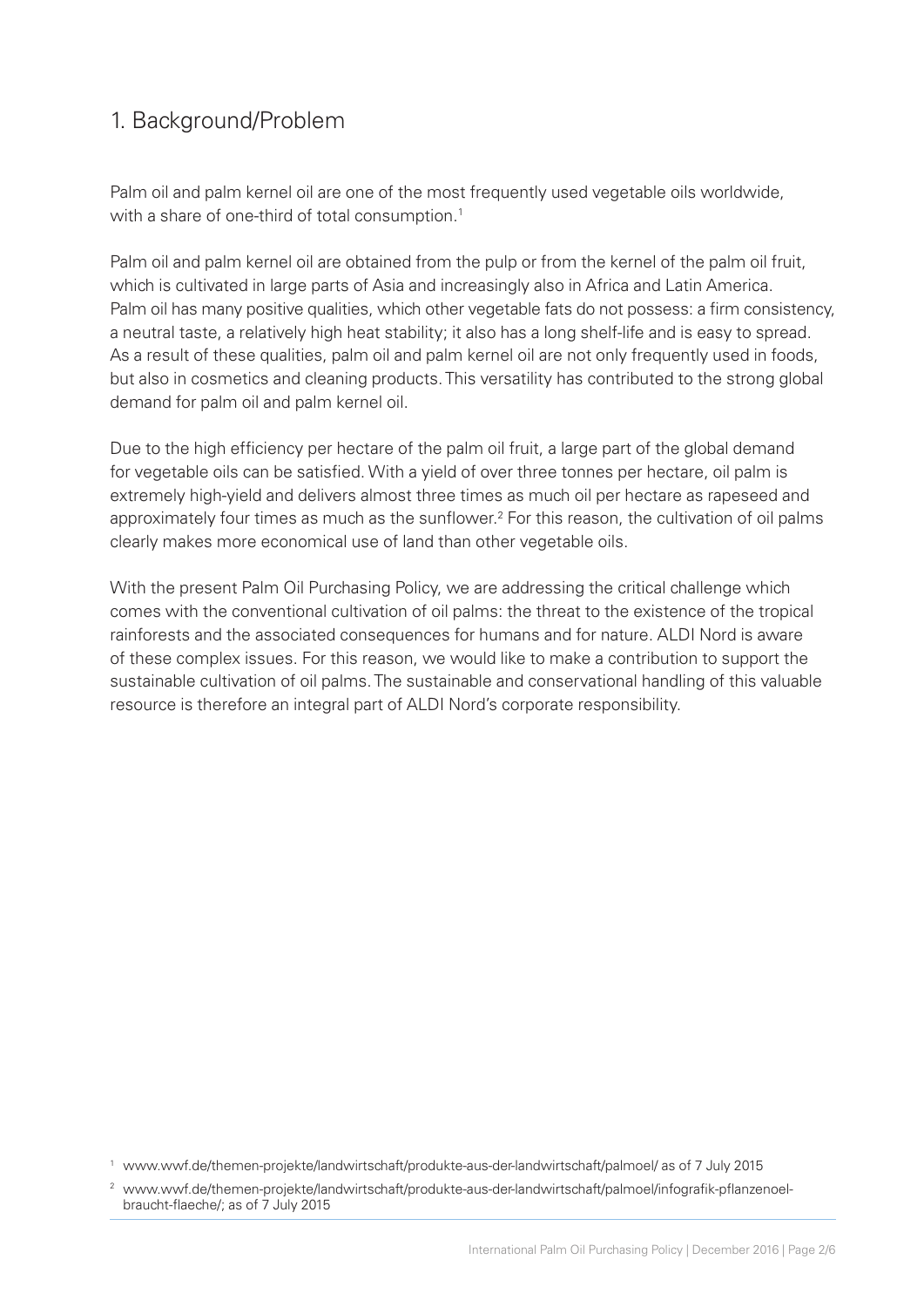## 2. Scope of application

The present Palm Oil Purchasing Policy is valid for all our private label food and non-food products, where palm oil<sup>3</sup> is used. It applies irrespective of any legal obligation of declaration and is valid across the entire ALDI North Group. Its validity will end with the publication of an updated version on www.aldi-nord.de.

3 The term 'palm oil' here refers to the oil from the palm fruit and also to palm kernel oil and any substances or ingredients (derivatives etc.) derived from these.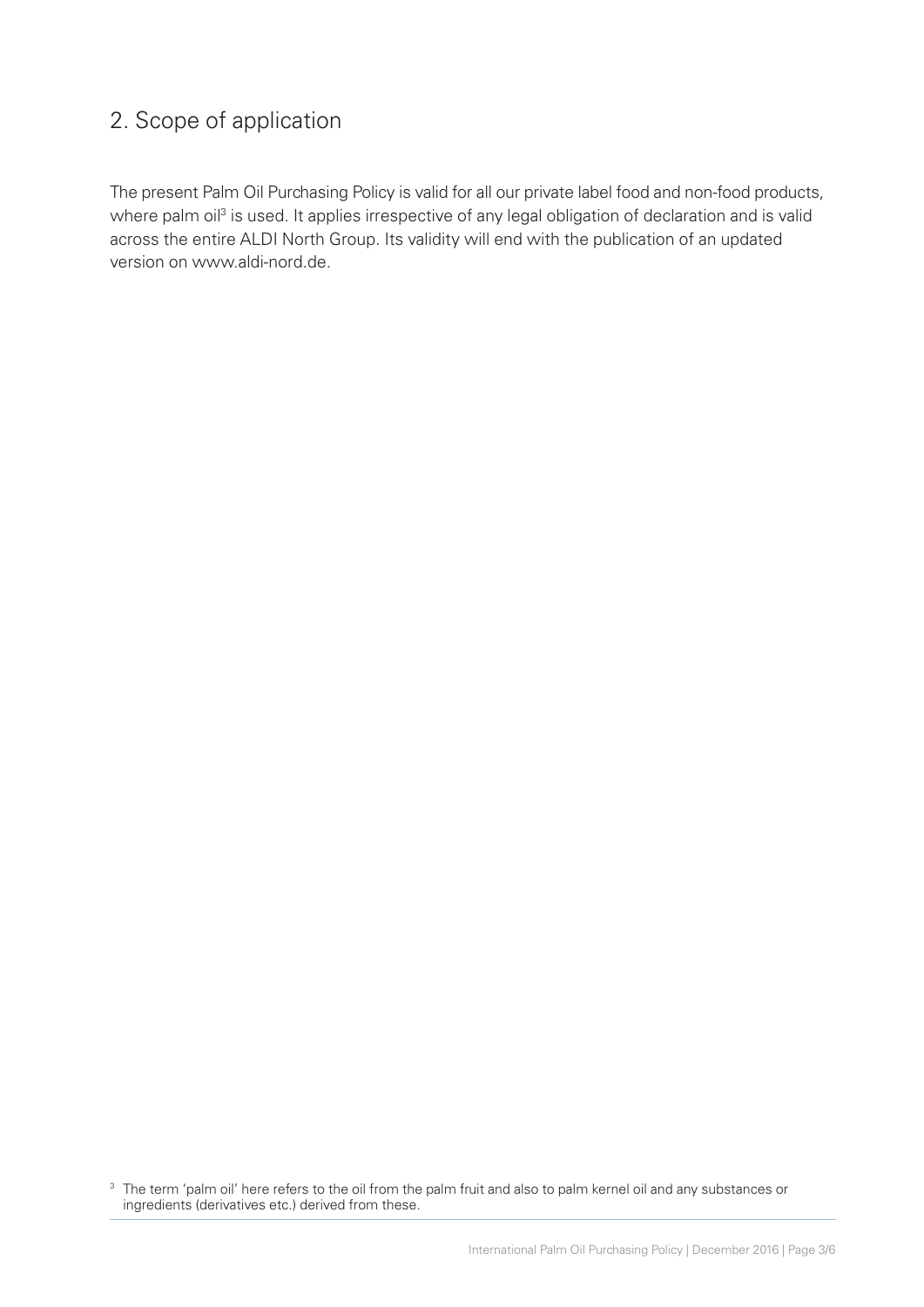#### 3. Our goals

ALDI Nord develops targets and measures relating to the topic of palm oil with close coordination between the business divisions of corporate responsibility, purchasing and quality control as well as with its business partners and relevant stakeholders.

ALDI Nord has set itself the following goal internationally as part of the Palm Oil Purchasing Policy:

#### **Changeover to 100% use of palm oil from physical RSPO supply chain systems by the end of 2018.**

This goal is valid for all ALDI Nord own brand products containing palm oil.

To provide quantifiable results of our progress in using increased proportions of sustainable palm or palm kernel oil, we apply the Roundtable on Sustainable Palm Oil's (RSPO) supply chain systems.<sup>4</sup> In order to achieve our goals, we will focus our efforts on the physical supply chain systems referred to as 'Identity Preserved (IP)', 'Segregation (SEG)' and 'Mass Balance (MB)'. We also source derivatives and fractions such as flavouring substances based on palm oil with at least MB certification, provided these are available on the market. In the non-food segment, we will constantly increase the share of derivatives and fractions based on palm oil from physical supply chain systems, depending on the market availability. Any derivatives and fractions that are not available through physical supply chain systems by the end of 2018 shall then be covered by Book & Claim certificates.

Only physical supply chain systems ensure a connection between the product sold in the ALDI Nord store and the cultivation of oil palms at the place of origin. With regard to improving living and working conditions at cultivation level, the 'Mass Balance' model will have similar positive effects to the 'Identity Preserved' and 'Segregation' models. The latter models do however offer a higher level of transparency and traceability and guarantee that the end product contains only certified palm oil. For this reason, ALDI Nord has tasked itself with increasing the share of both of these segregated supply chain systems (IP, SEG) to the highest possible level in the long term.

In cooperation with its suppliers and external experts, ALDI Nord strives to identify new ways to support the sustainable cultivation of oil palms.

4 You can find further information on the RSPO's supply chain systems via following the link: www.rspo.org/certification/supply-chains.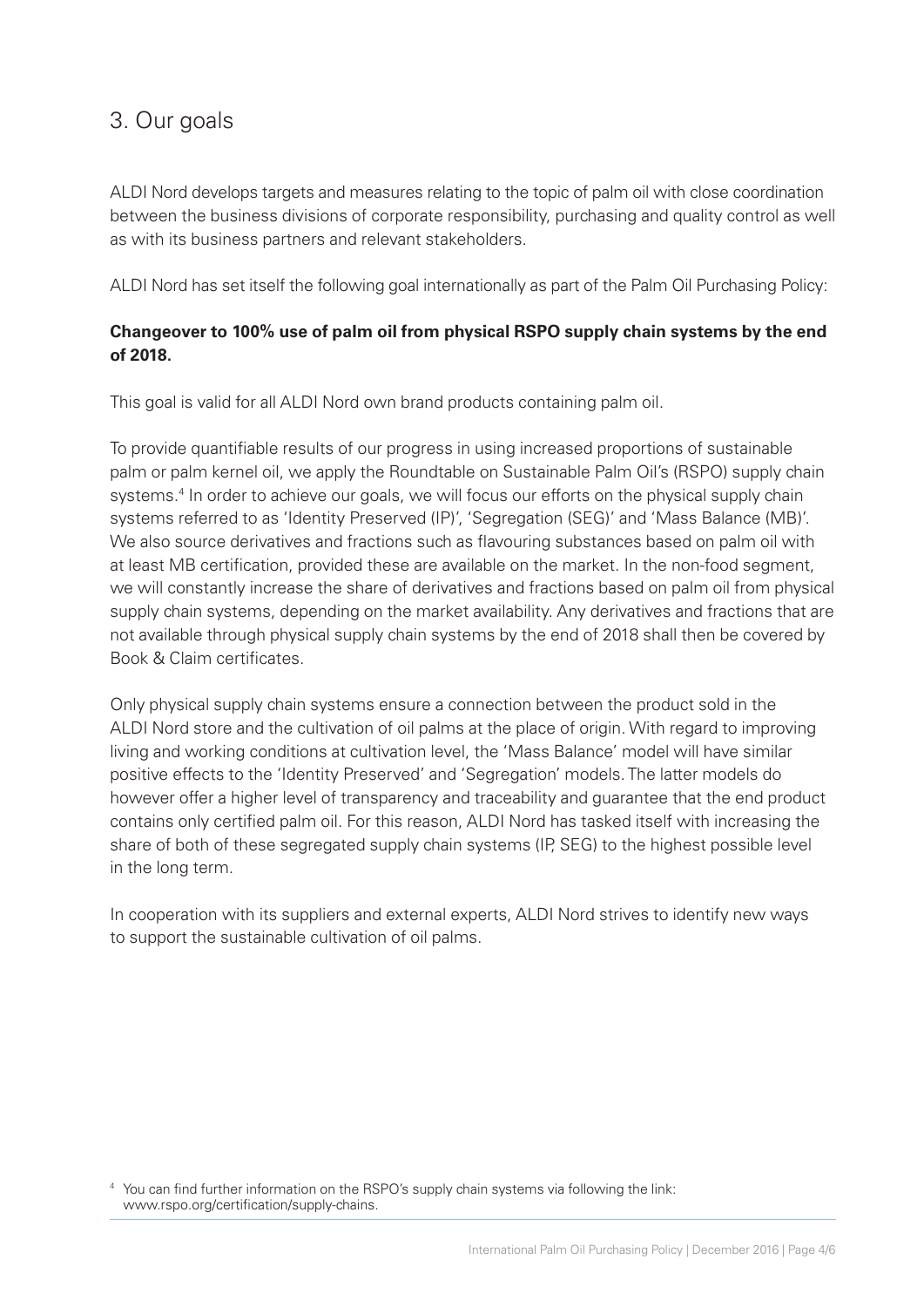#### 4. Measures and implementation

As a **RSPO member**, ALDI Nord promotes the sustainable cultivation of oil palms and supports the implementation and further development of the RSPO minimum standards. We expect the same from our suppliers of products containing palm oil and we ask for evidence of RSPO membership when signing contracts.

In order to promote the greatest level of traceability and transparency possible, ALDI Nord places great value on ensuring that the entire palm oil supply chain for all products produced for us is RSPO certified. For this reason, we ask suppliers of products containing palm oil for a certificate proving that RSPO Supply Chain Standards have been adhered to in the last production site before delivery (**RSPO Supply Chain Certification**). The certification must be renewed by means of an annual audit.

Our suppliers are required to provide us with regular progress reports where physical supply chain systems are being expanded. ALDI Nord will publish the palm oil quantities within the framework of the RSPO in consolidated form and will use the information received from suppliers to design future measures regarding palm oil. ALDI Nord also expects its suppliers to proactively provide it with information concerning serious developments in palm oil production and offer it sustainable alternatives. We request our suppliers to strive for **best practice** approaches throughout the palm oil supply chain as well as to co-operate with those partners verifiably attaching great importance to environmental protection and treating the local community members with respect. With regard to the growing of oil palms, this includes refraining from cultivation on peat soils, protection of areas with High Conservation Value (HCV) and High Carbon Stock (HCS), minimal use of chemical fertilizers, responsible treatment of the natural resource of water, calculation and reduction of greenhouse gas emissions, involvement of the local communities (Free, Prior and Informed Consent, FPIC), protection of workers' rights and support of smallholder farmers.

#### **An overview of the requirements for suppliers of products containing palm oil:**

- **I** Active support for the objectives set out by ALDI Nord through best practice approach
- **I** Evidence of RSPO membership
- I Evidence of RSPO Supply Chain Certification of the last production site including annual audits